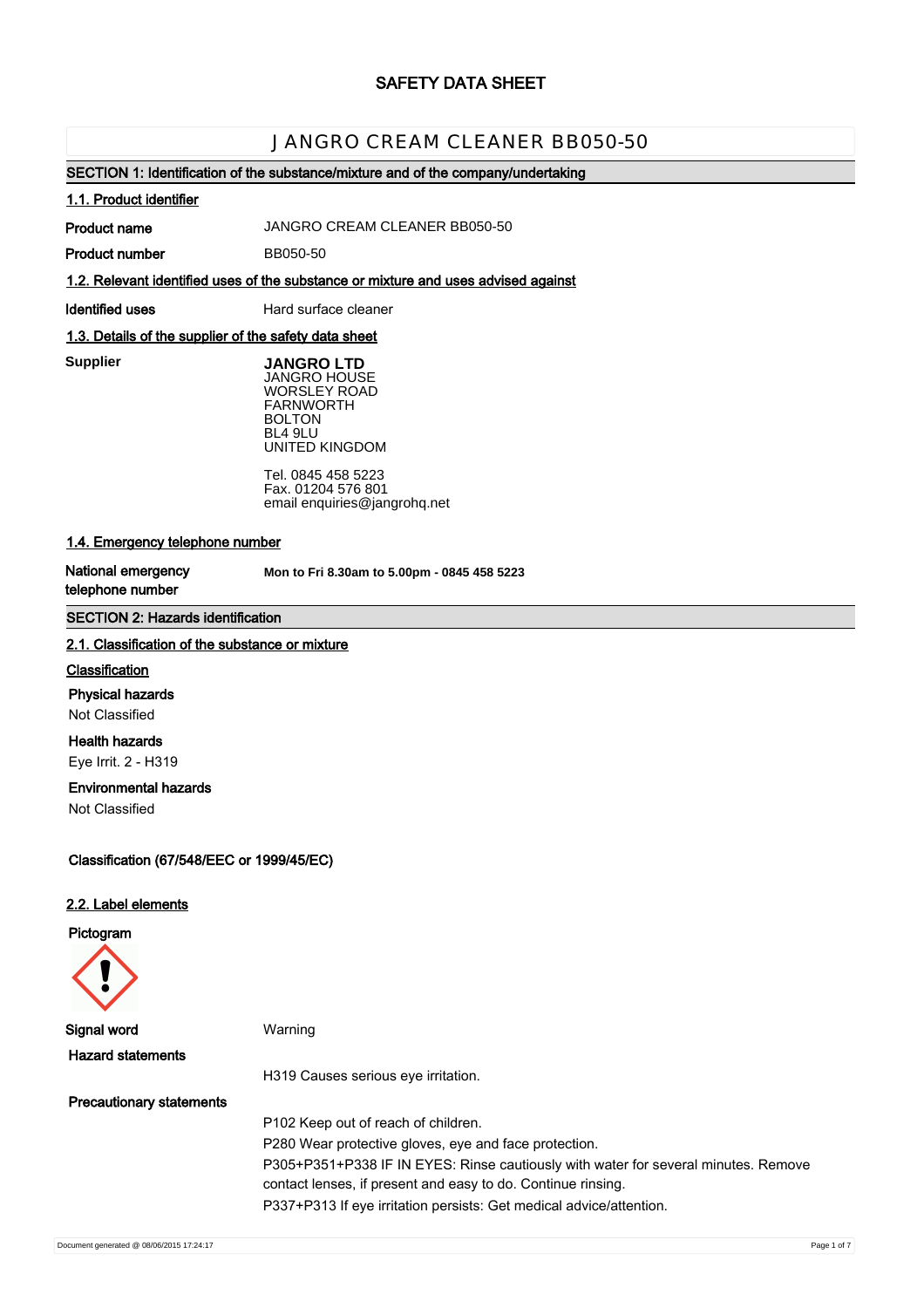#### **2.3. Other hazards**

No other hazards known. This product does not contain any substances classified as PBT or vPvB.

## **SECTION 3: Composition/information on ingredients**

## **3.2. Mixtures**

## **Alcohol ethoxylate 1-5%**

**CAS number:** — **EC number:** —

#### **Classification Classification (67/548/EEC or 1999/45/EC)**

Acute Tox. 4 - H302 Xi;R38,R41. Eye Dam. 1 - H318

## **N,N-dimethyltetradecylamine N-oxide <1%**

**CAS number:** 3332-27-2 **EC number:** 222-059-3 **M factor (Acute) =** 1

Skin Irrit. 2 - H315 Eye Dam. 1 - H318 Aquatic Acute 1 - H400

**Classification Classification (67/548/EEC or 1999/45/EC)**

Acute Tox. 4 - H302 Xn;R22. Xi;R38,R41. N;R50.

The Full Text for all R-Phrases and Hazard Statements are Displayed in Section 16.

## **SECTION 4: First aid measures**

## **4.1. Description of first aid measures**

#### **Inhalation**

Move affected person to fresh air and keep warm and at rest in a position comfortable for breathing.

#### **Ingestion**

Do not induce vomiting. Rinse mouth thoroughly with water. Give plenty of water to drink. Get medical attention. Never give anything by mouth to an unconscious person. Do not induce vomiting.

#### **Skin contact**

Rinse with water. Get medical attention if any discomfort continues.

## **Eye contact**

Remove any contact lenses and open eyelids wide apart. Continue to rinse for at least 15 minutes. Get medical attention if any discomfort continues.

## **4.2. Most important symptoms and effects, both acute and delayed**

## **Inhalation**

No specific symptoms known.

### **Ingestion**

May cause discomfort if swallowed. May cause stomach pain or vomiting.

## **Skin contact**

Prolonged contact may cause redness, irritation and dry skin.

## **Eye contact**

Irritation of eyes and mucous membranes.

## **4.3. Indication of any immediate medical attention and special treatment needed**

## **Notes for the doctor**

Treat symptomatically.

## **SECTION 5: Firefighting measures**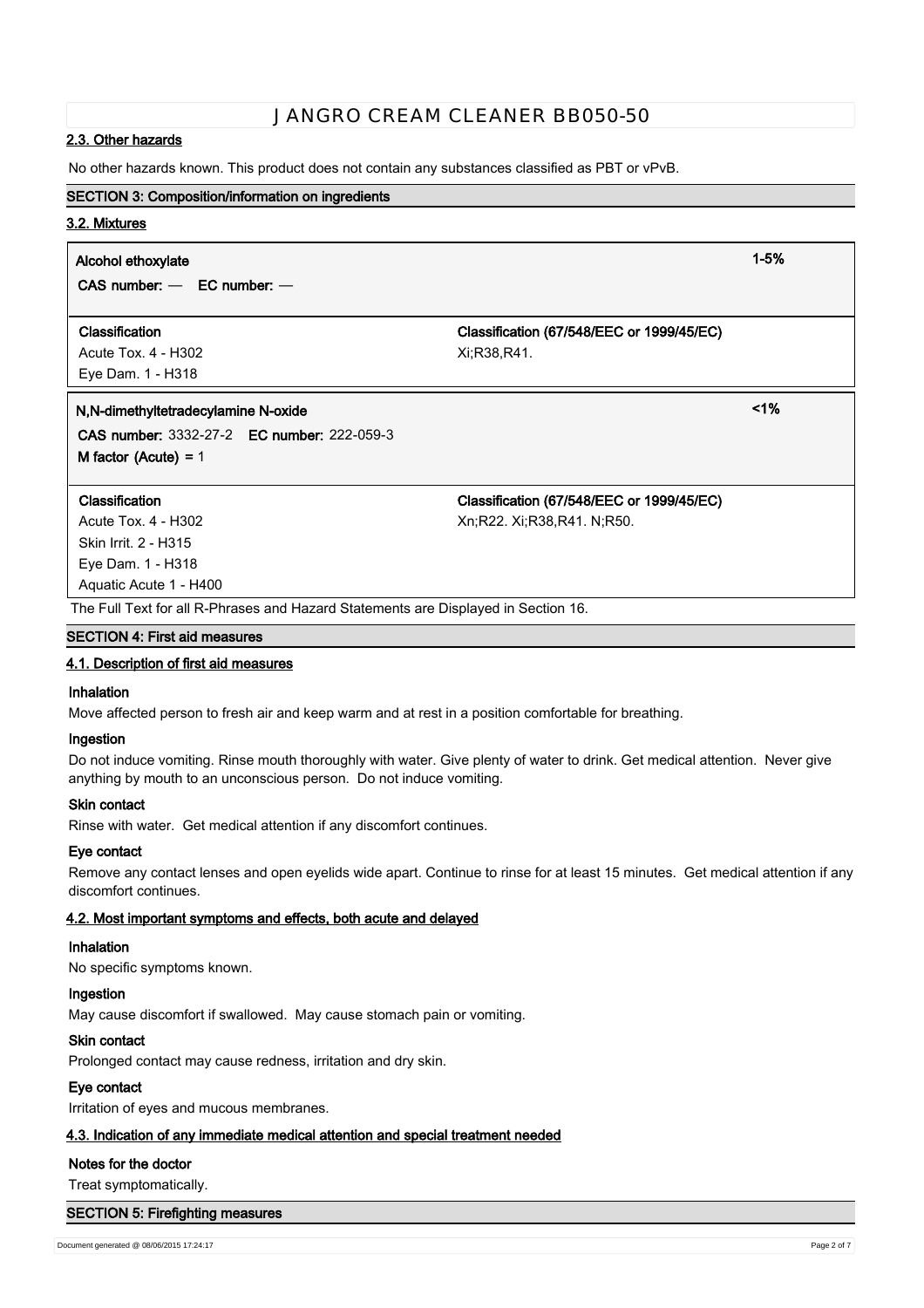## **5.1. Extinguishing media**

#### **Suitable extinguishing media**

The product is not flammable. Use fire-extinguishing media suitable for the surrounding fire.

## **5.2. Special hazards arising from the substance or mixture**

## **Hazardous combustion products**

Oxides of carbon. Thermal decomposition or combustion may liberate carbon oxides and other toxic gases or vapours.

#### **5.3. Advice for firefighters**

#### **Special protective equipment for firefighters**

Wear positive-pressure self-contained breathing apparatus (SCBA) and appropriate protective clothing.

## **SECTION 6: Accidental release measures**

## **6.1. Personal precautions, protective equipment and emergency procedures**

#### **Personal precautions**

For personal protection, see Section 8.

#### **6.2. Environmental precautions**

## **Environmental precautions**

Any spillage needs to be contained and not allowed to enter water courses

## **6.3. Methods and material for containment and cleaning up**

#### **Methods for cleaning up**

Stop leak if possible without risk. Absorb in vermiculite, dry sand or earth and place into containers. Flush contaminated area with plenty of water. Avoid the spillage or runoff entering drains, sewers or watercourses.

## **6.4. Reference to other sections**

#### **Reference to other sections**

For personal protection, see Section 8. For waste disposal, see Section 13.

## **SECTION 7: Handling and storage**

#### **7.1. Precautions for safe handling**

#### **Usage precautions**

Eye protection should be considered where there is a risk of splashing. Rubber gloves and barrier cream are recommended when using any chemical.

## **7.2. Conditions for safe storage, including any incompatibilities**

#### **Storage precautions**

Store in tightly closed original container in a dry, cool and well-ventilated place. Keep only in the original container.

#### **7.3. Specific end use(s)**

#### **Specific end use(s)**

The identified uses for this product are detailed in Section 1.2.

#### **Usage description**

See product label for detailed usage and instructions.

## **SECTION 8: Exposure Controls/personal protection**

#### **8.1. Control parameters**

## **Occupational exposure limits**

## **Ingredient comments**

No exposure limits known for ingredient(s).

## **8.2. Exposure controls**

#### **Protective equipment**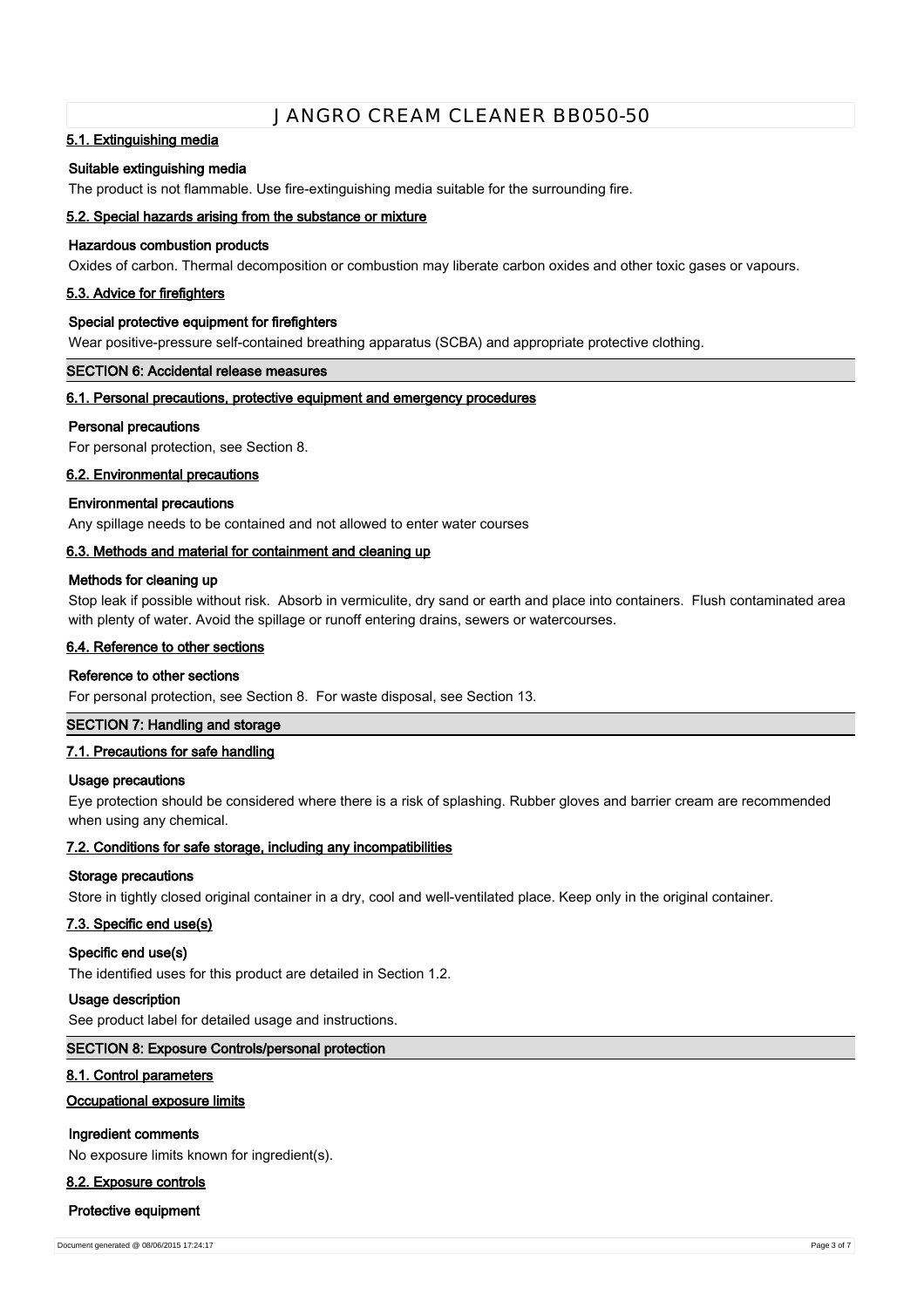



## **Eye/face protection**

Tight-fitting safety glasses.

## **Hand protection**

Chemical-resistant, impervious gloves complying with an approved standard should be worn if a risk assessment indicates skin contact is possible.

## **Other skin and body protection**

General workwear only

## **SECTION 9: Physical and Chemical Properties**

## **9.1. Information on basic physical and chemical properties**

#### **Appearance**

Liquid

#### **Colour**

Yellow.

## **Odour**

Mild (or faint) Lemon.

## **pH**

pH (concentrated solution): 10.5

## **Initial boiling point and range**

100°C @

## **Relative density**

1.21 - 1.25 @ @ 20°C

# **Solubility(ies)**

Miscible with water

## **Viscosity**

Typically 8000 cP @ @ 20 C°C

## **9.2. Other information**

## **Other information**

None.

## **SECTION 10: Stability and reactivity**

## **10.1. Reactivity**

May react with other cleaning chemicals. For specific reactions refer to Section 10.5

## **10.2. Chemical stability**

**Stability**

Stable at normal ambient temperatures.

## **10.3. Possibility of hazardous reactions**

Not applicable.

## **10.4. Conditions to avoid**

Avoid excessive heat for prolonged periods of time. Avoid contact with the following materials: Strong mineral acids.

## **10.5. Incompatible materials**

**Materials to avoid**

Strong acids.

## **10.6. Hazardous decomposition products**

Document generated @ 08/06/2015 17:24:17 Page 4 of 7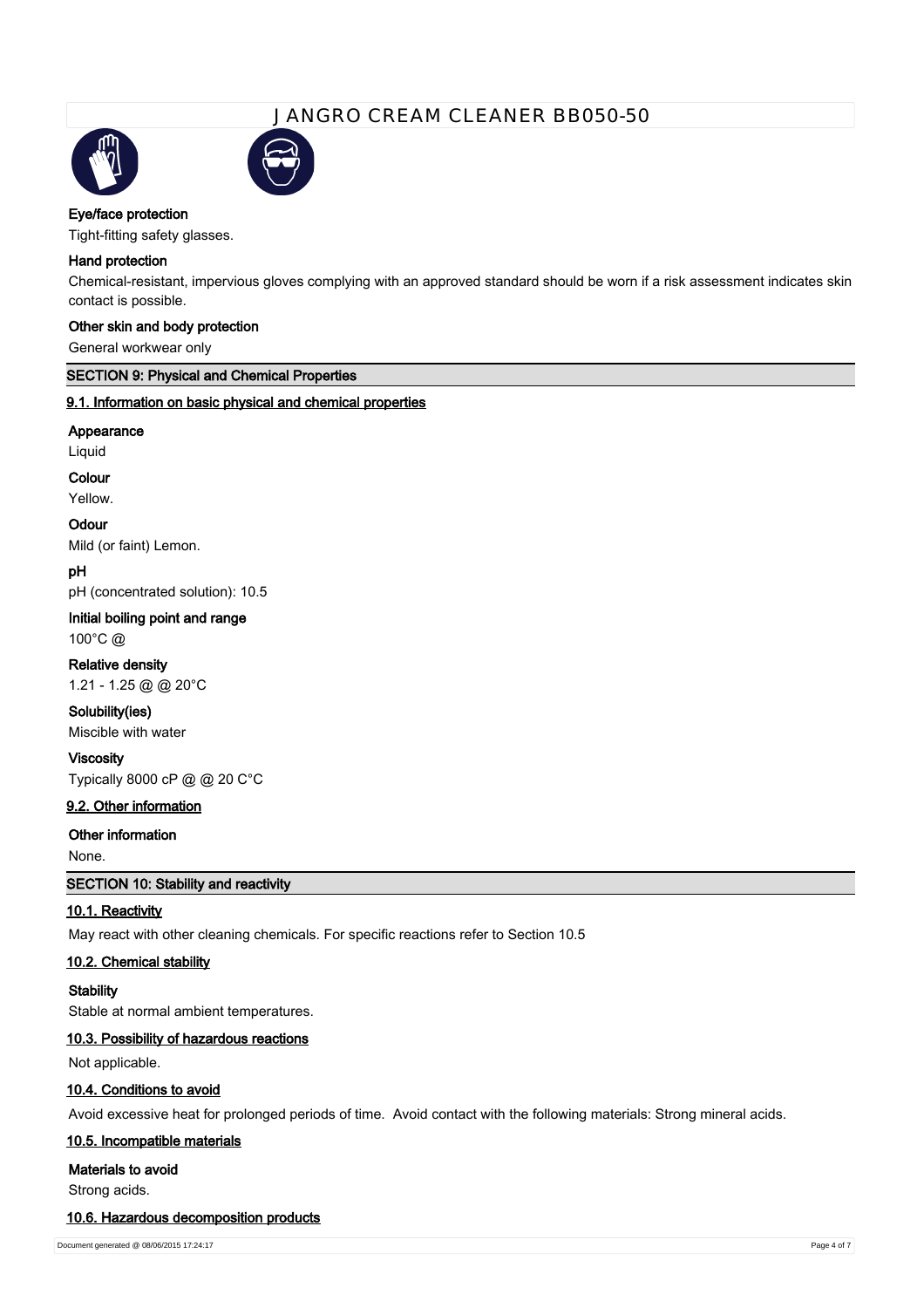#### Not known.

## **SECTION 11: Toxicological information**

#### **11.1. Information on toxicological effects**

#### **Toxicological effects**

No toxicological data is available for this mixture, however data can be provided for specific raw materials upon request.

#### **Acute toxicity - oral**

**ATE oral (mg/kg)**

133,333.33333333

#### **Ingestion**

Liquid irritates mucous membranes and may cause abdominal pain if swallowed. Diarrhoea. Nausea, vomiting.

#### **Skin contact**

Prolonged contact may cause dryness of the skin.

#### **Eye contact**

Irritation is likely.

#### **SECTION 12: Ecological Information**

## **Ecotoxicity**

Not classed as Hazardous to the Environment but release to the environment should be avoided.

## **12.1. Toxicity**

Aquatic toxicity has not been carried out on this product. Data for raw materials contained in this product, when available, can be provided when necessary.

#### **12.2. Persistence and degradability**

### **Persistence and degradability**

The surfactants contained within the product comply with the biodegradability criteria as laid down in Regulation (EC) No 648/2004.

## **12.3. Bioaccumulative potential**

The product does not contain any substances expected to be bioaccumulating.

#### **12.4. Mobility in soil**

#### **Mobility**

The product contains substances, which are water soluble and may spread in water systems.

#### **12.5. Results of PBT and vPvB assessment**

This product does not contain any substances classified as PBT or vPvB.

#### **12.6. Other adverse effects**

None known.

## **SECTION 13: Disposal considerations**

## **13.1. Waste treatment methods**

#### **Disposal methods**

Dispose of waste to licensed waste disposal site in accordance with the requirements of the local Waste Disposal Authority.

## **SECTION 14: Transport information**

**General** The product is not covered by international regulations on the transport of dangerous goods (IMDG, IATA, ADR/RID).

## **14.1. UN number**

Not applicable.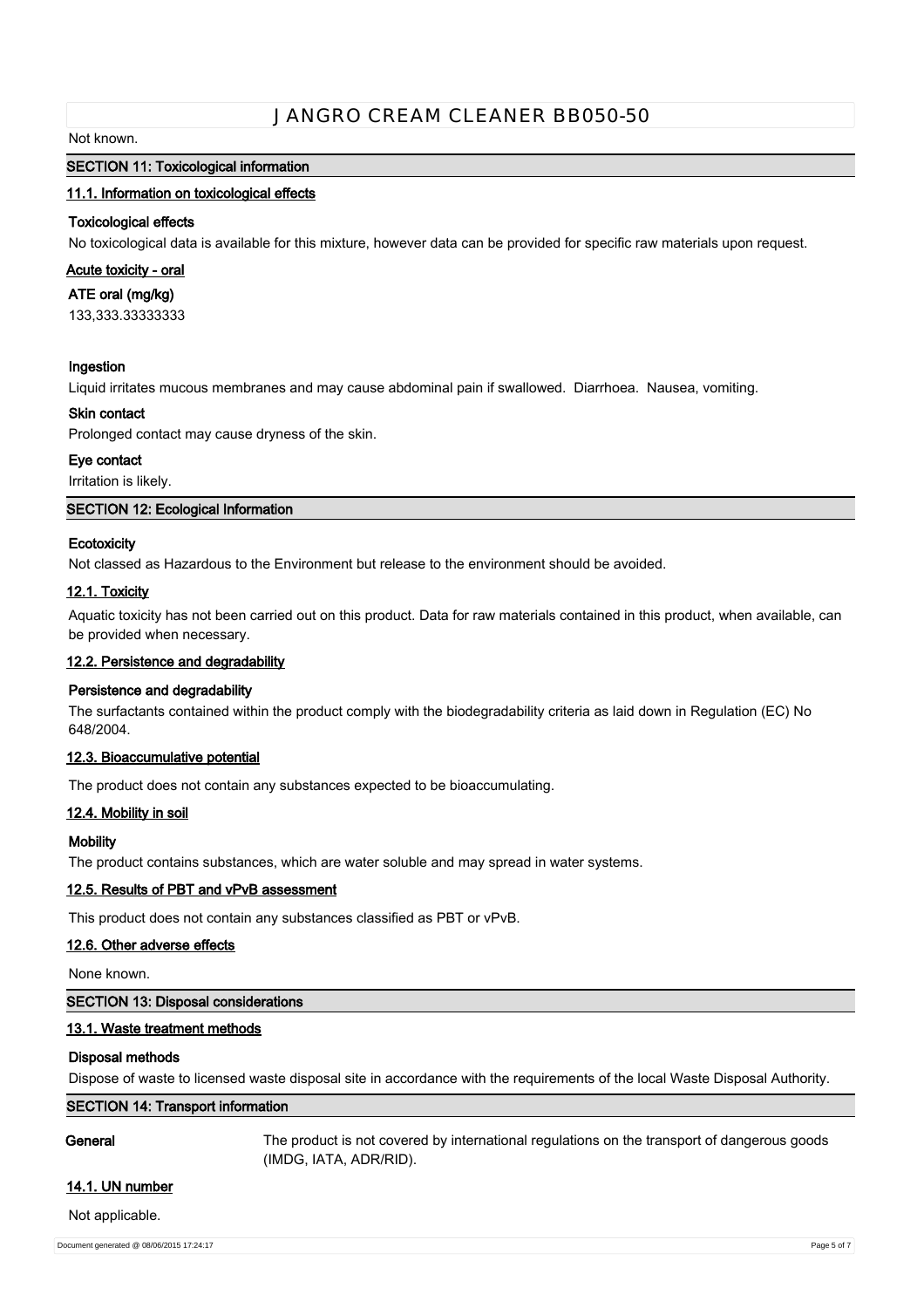## **14.2. UN proper shipping name**

Not applicable.

## **14.3. Transport hazard class(es)**

Not applicable.

## **14.4. Packing group**

Not applicable.

#### **14.5. Environmental hazards**

#### **Environmentally hazardous substance/marine pollutant**

No.

## **14.6. Special precautions for user**

Not applicable.

## **14.7. Transport in bulk according to Annex II of MARPOL73/78 and the IBC Code**

Not applicable.

**SECTION 15: Regulatory information**

## **15.1. Safety, health and environmental regulations/legislation specific for the substance or mixture**

#### **National regulations**

The Chemicals (Hazard Information and Packaging for Supply) Regulations 2009 (S.I 2009 No. 716).

#### **EU legislation**

System of specific information relating to Dangerous Preparations. 2001/58/EC. Dangerous Preparations Directive 1999/45/EC. Regulation (EC) No 1907/2006 of the European Parliament and of the Council of 18 December 2006 concerning the Registration, Evaluation, Authorisation and Restriction of Chemicals (REACH) (as amended). Regulation (EC) No 1272/2008 of the European Parliament and of the Council of 16 December 2008 on classification, labelling and packaging of substances and mixtures (as amended).

## **Guidance**

Workplace Exposure Limits EH40. Introduction to Local Exhaust Ventilation HS(G)37. CHIP for everyone HSG228. Approved Classification and Labelling Guide (Sixth edition) L131.

#### **15.2. Chemical safety assessment**

No chemical assessment has been carried out as this Safety Data Sheet is for a mixture.

#### **SECTION 16: Other information**

#### **General information**

The following risk phrases relate to the raw materials in the product and not the product itself:-

#### **Revision comments**

Safety Data Sheet revised to be in accordance with EU Regulation No 453/2010 - REACH Regulations.

| Revision date | 08/12/2014 |
|---------------|------------|
| Revision      |            |

## **Risk phrases in full**

| NC Not classified.                   |
|--------------------------------------|
| R22 Harmful if swallowed.            |
| R38 Irritating to skin.              |
| R41 Risk of serious damage to eyes.  |
| R50 Very toxic to aquatic organisms. |
|                                      |

## **Hazard statements in full**